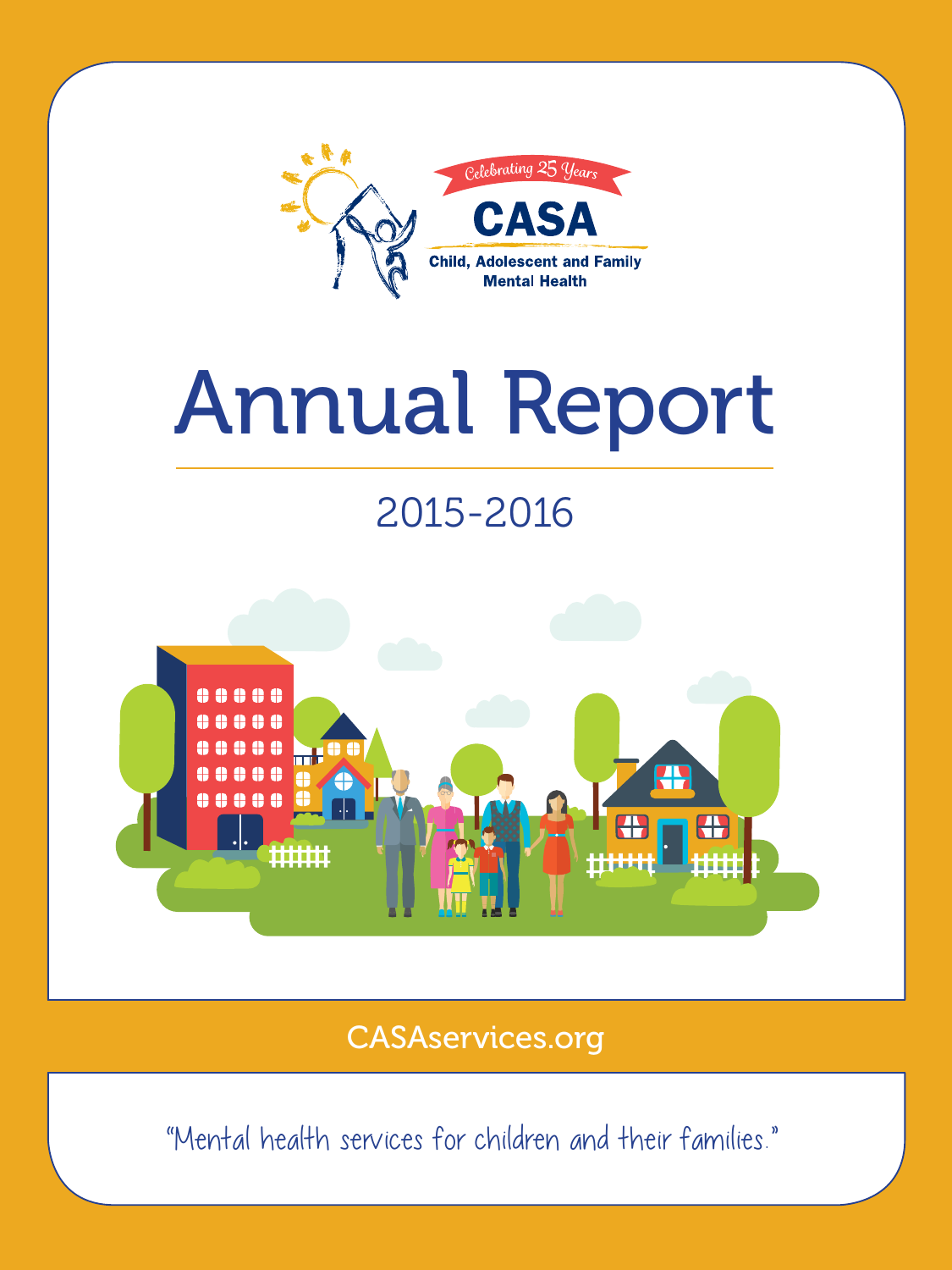### From the Minister of Health

### the Honourable Sarah Hoffman



On behalf of the Government of Alberta, congratulations to CASA Child, Adolescent and Family Mental Health on 25 years of providing mental health services to Albertans. CASA has experienced incredible growth over the past quarter century, offering an increasing number of programs to families, children and adolescents across central

and northern Alberta, including family therapy, day programs for adolescents and children, and outreach services. This year, 4,000 children, adolescents and their families received a variety of supports from CASA staff, a significant increase from the 950 children and adolescents treated in CASA's first year of operations. And CASA continues to grow. The new CASA centre, which received \$17 million in funding from the Alberta government, will enable CASA to expand the mental health services it offers Albertans when the centre opens in September 2016. CASA's achievements over the past 25 years would not have been possible without the dedicated efforts of its staff and board of directors. I would like to express heartfelt thanks for CASA's commitment to supporting the emotional and social health of Albertans and their families. CASA's family-centered approach to delivering services, in collaboration with Alberta Health Services, helps ensure Albertans struggling with mental health challenges have the support they need. The Alberta government is committed to helping Albertans who are dealing with addiction and mental health issues. Earlier this year, we released Valuing Mental Health: Report of the Alberta Mental Health Review Committee and are currently working with community partners, including CASA, to inform our future actions. CASA plays a key role in addressing mental health challenges in Alberta and I look forward to an ongoing partnership with CASA as we work to improve mental health outcomes for Albertans.

use V

Sarah Hoffman Minister of Health

## From the CASA Board Chair



Please join CASA in celebrating its 25th year of providing effective assessment and treatment services for infants, children, youth and their families struggling with mental

health and addictions in Edmonton, central and northern Alberta.

With the incorporation of CASA as a non-profit organization in 1989, and the start of operations in 1991, CASA's founders had a dream to be the best mental health and addictions service delivery organization providing quality mental health care to children and families in Alberta.

For 25 years, CASA's physicians, staff, teachers, students, and volunteers have fulfilled that dream.

This year, our focus has been on addressing issues related to access of services, advocacy, ensuring all programs offered are of the highest quality and evidence-based, and on completing the new

CASA Centre. We would like to express our sincere appreciation to the Government of Alberta for funding the base building. Sincere thanks to Alberta Infrastructure and our construction partner Clark Builders, as well as our architects, IBI. We are scheduled to move in mid-August 2016 with full operations at that time.

The CASA Foundation and George and Teresa Cantalini, co-chairs of the CASA Capital Campaign, worked tirelessly on fundraising and have succeeded in raising almost the entire remaining \$7M required to furnish and equip the building. We thank them and our many donors.

In closing, it is my pleasure, on behalf of the CASA Board of Directors, to thank our CEO, Dr. Denise Milne, our staff, physicians, teachers, and volunteers for their outstanding work, dedication, and commitment to our patients and their families.

Richard Drewry, Q.C. Chair, CASA Board of Directors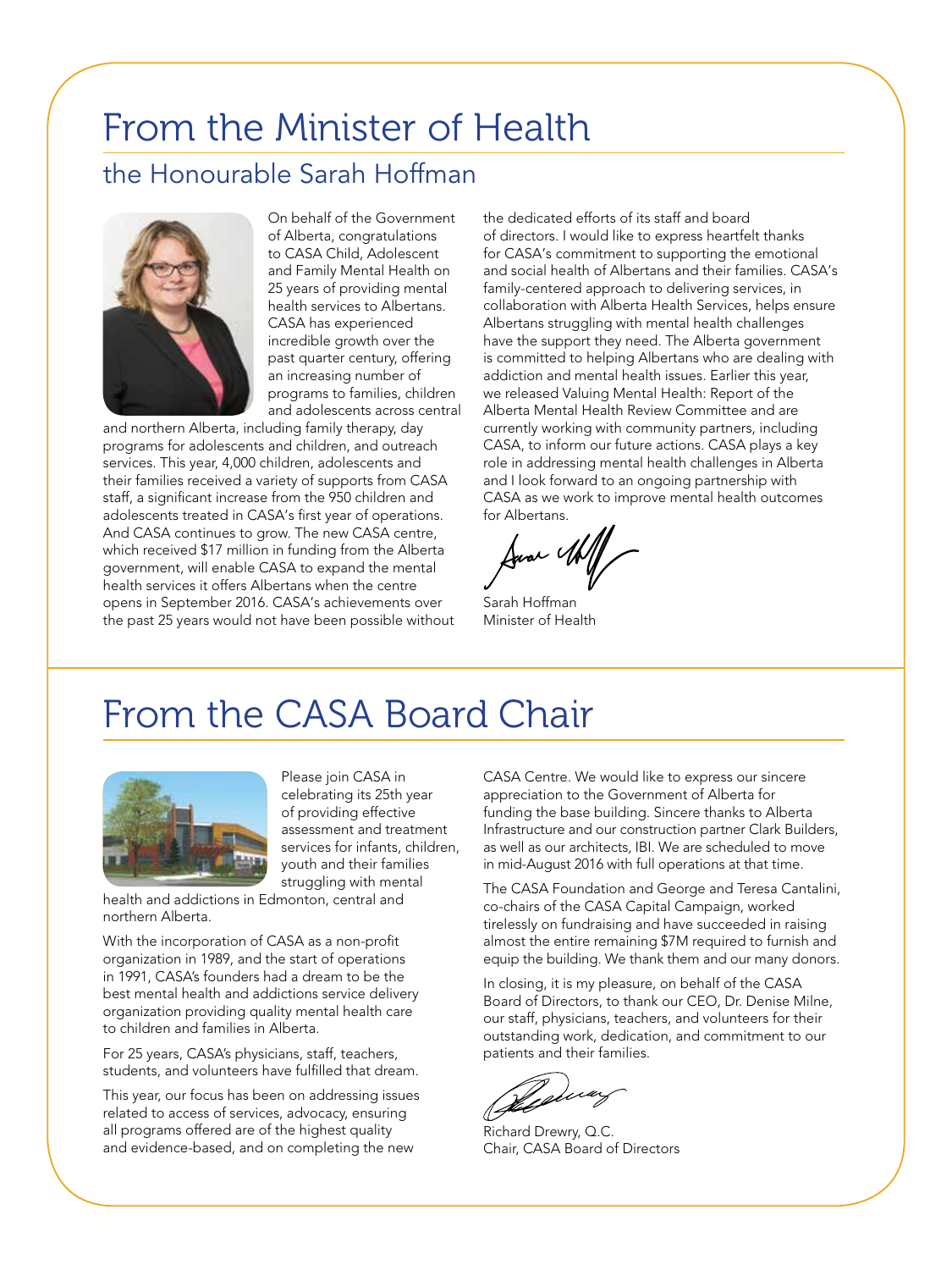# Improving Mental Health

### within our communities



of caregivers said that CASA staff treat them with respect

of caregivers said CASA is helping improve their child's mental health

of caregivers said CASA is helping improve their family's wellness of youth said they feel safe at CASA of youth said staff

42%

treat them with compassion and understanding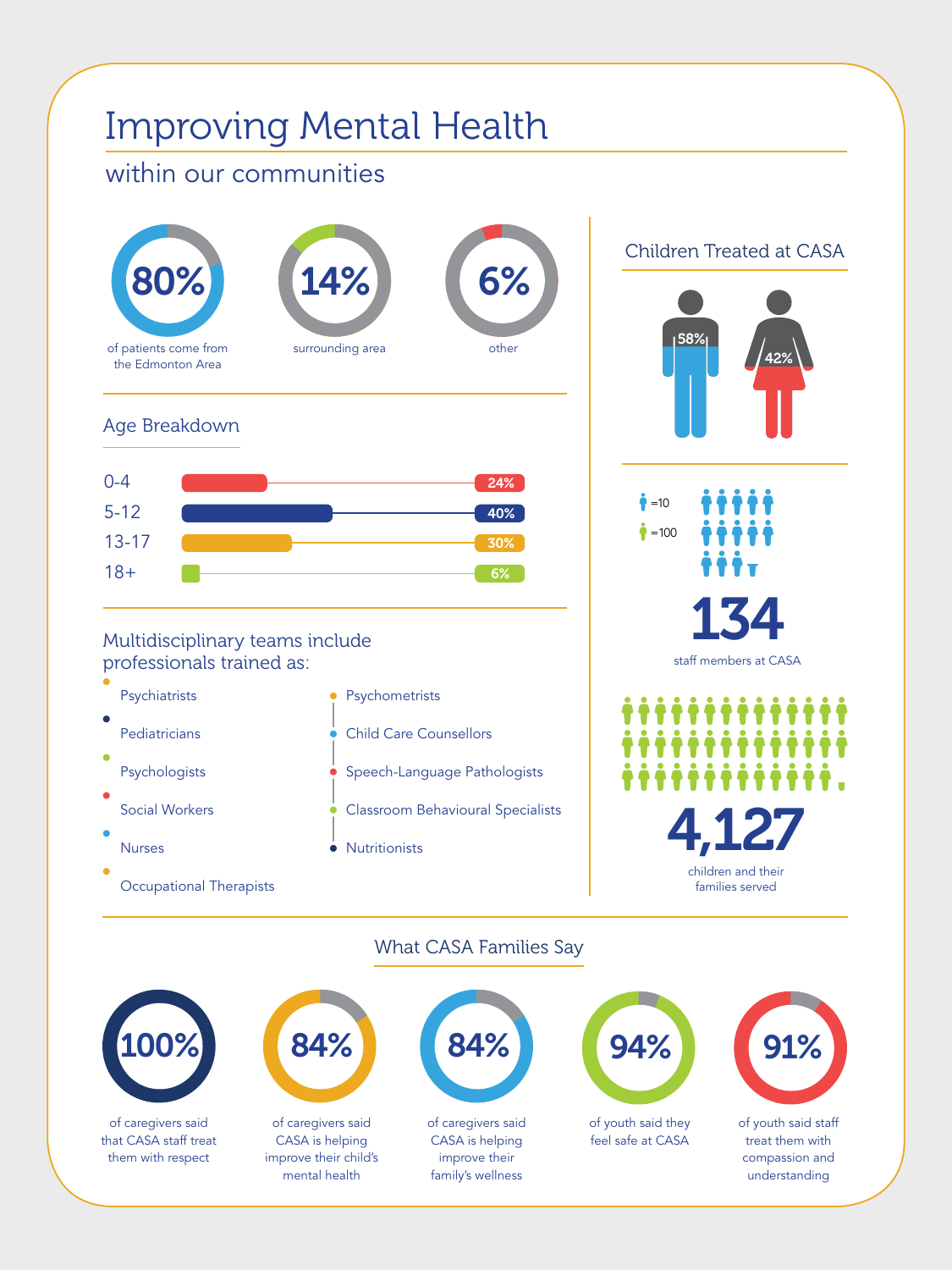#### DAY PROGRAMS

- Children's Day Program (CDP) (grades 3-6)
- Adolescent Day Program (ADP) (grades 7-12)

#### "Mental disorders represent the most common and disabling condition affecting young people and therefore have major implications for students and for schools."

#### 27% of Alberta's kindergarten children are experiencing developmental difficulties.

Meldrum, L., Venn, D., & Kutcher, S. (2009). Mental health in schools: How teachers have the power to make a difference. Health & Learning Magazine, 8, 3-5.

#### IN-PATIENT SERVICES

• CASA House (grades 7-12)

- Infant and Preschool Services (IPS) Clinic
- Consultation to Head Start & Early Head Start
- Consultation to Home Visitation Program
- Collaborative Assessment and Treatment for Children's Health (CATCH)

Among those aged 15 to 19, suicide is the second leading cause of death after accidents. Statistics Canada, 2009.

#### COMMUNITY OUTREACH/SUPPORT

- Telepsychiatry
- Community Geographic Team (CGT)
- Pharmaceutical Nursing Consultation
- Consultation to Head Start & Early Head Start
- First Nations Mental Health & FASD
- Consultation and partnership with other community service providers

"As a children's mental health therapist in a northern location, it was very comforting to know an expert therapist, with fantastic resources, was but a phone call or email away" CGT participant.

#### ADDICTION AND MENTAL HEALTH

• Concurrent Addictions & Mental Health Program (CAMP)

Those with substance use problems are up to 3 times more likely to have a mental illness,

At least 20% of people with a mental illness have a co-occurring substance use problem.



Centre for Addiction and Mental Health. (2012). *Mental illness and addictions: Facts and statistics.*

Alberta Government (2013). *Together we raise tomorrow: An Alberta approach to early childhood development*.

#### INFANT & PRESCHOOL SERVICES

#### NORTHERN AND CENTRAL ALBERTA

CASA's Community Geographic Team (CGT) and Telepsychiatry (Northern Alberta) are building mental health service capacity throughout Northern and Central East Alberta by providing consultations, education, training and coaching to service providers working with children and families in rural Alberta.

#### SPECIALTY SERVICES

- Family Therapy Program
- Trauma Clinic
- Trauma and Attachment Groups (TAG)
- Fetal Alcohol Spectrum Treatment, Resources
- & Community Supports Program (FAS TRACS)
- Psychological Assessment and Consultation (PAC)
- Adult Mental Health Services

Neuroscientists have linked childhood maltreatment and trauma to long-term changes in brain structure and function as well as a wide range of health, emotional, and social challenges.

Anda, R. (n.d). *The Health and Social Impact of Growing Up With Adverse Childhood Experiences The Human and Economic Costs of the Status Quo.*

#### SCHOOL AGE SERVICES

• School Age Services (SAS) Clinic (K to 12)

20% of children and youth in Alberta will be diagnosed with a mental health disorder.

Metcalf A, Crockett C, Salegio J, Tough S (2011). *What Albertans know about youth mental health.* The Alberta Centre for Child, Family and Community Research.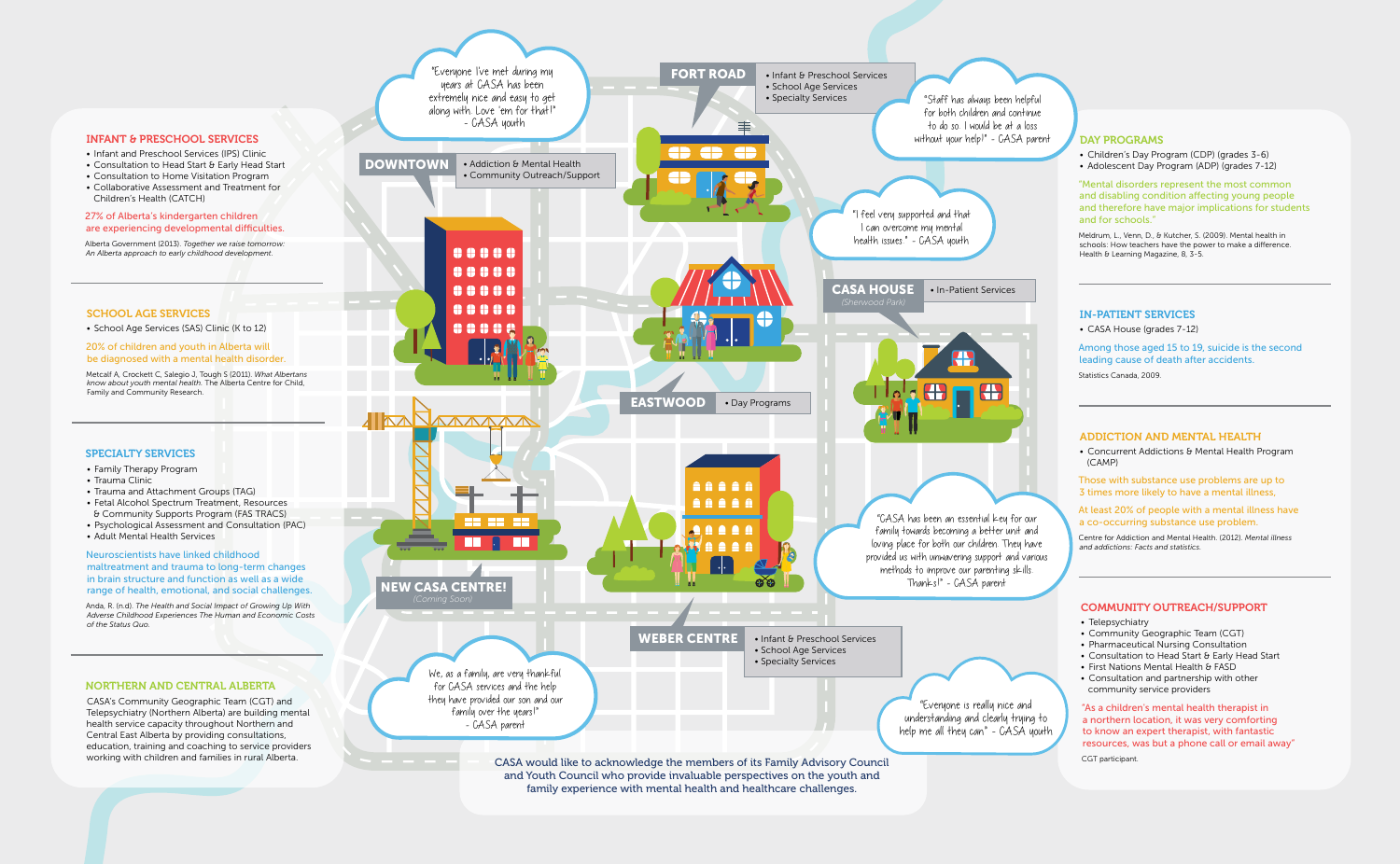## Mission

To advance the mental health of infants, children and adolescents through family-centered clinical services, education, research and advocacy.

### Vision

CASA delivers innovative mental health services for infants, children, adolescents and their families and is an effective advocate for children's mental health.

### Board of Directors

Richard Drewry, Q.C., Chair Gwen Harris, Past Chair Faye Parker, Vice Chair and Secretary Brett Klawitter, CA, Treasurer Judy Buddle David Fraser Lara Oberg-Stenson, CA David Roberts Lori Sheremeta Don Smith Dr. Janet Wright

#### Chief Executive Officer

Denise Milne, Ph.D., MC, MSA, MSW, RSW

49 F.

 $\overline{\mathsf{H}}$ 

66.



### Thank You

CASA extends a sincere thank you to Alberta Health and Alberta Health Services for their core funding grants, and to the following partners that support CASA's work: ACCESS; ALIGN Association of Community Services; ABC Headstart; Al Shamal Shriners; Alberta Human Services; CASA Foundation; CIBC Children's Foundation; Edmonton Community Foundation - Eldon & Ann Foote; Edmonton Community Foundation - Winnipeg Foundation; Edmonton Fetal Alcohol Network; Edmonton Oilers Community Foundation; Edmonton Public Schools; Edmonton Rotary Club of Northeast Edmonton; MacEwan University; Muttart Foundation; NAIT; Palix Foundation; Stollery Charitable Foundation; TELUS; University of Alberta; and University of Calgary.

Heartfelt thanks as well to our colleagues at Alberta Infrastructure who have worked with us on the development of the new CASA Centre in the Allendale Community and to IBI and Clark Builders for helping turn the vision of a purpose-built facility for the needs of CASA kids and families into reality.

A special thanks to all the families who have worked with us to enhance their wellness.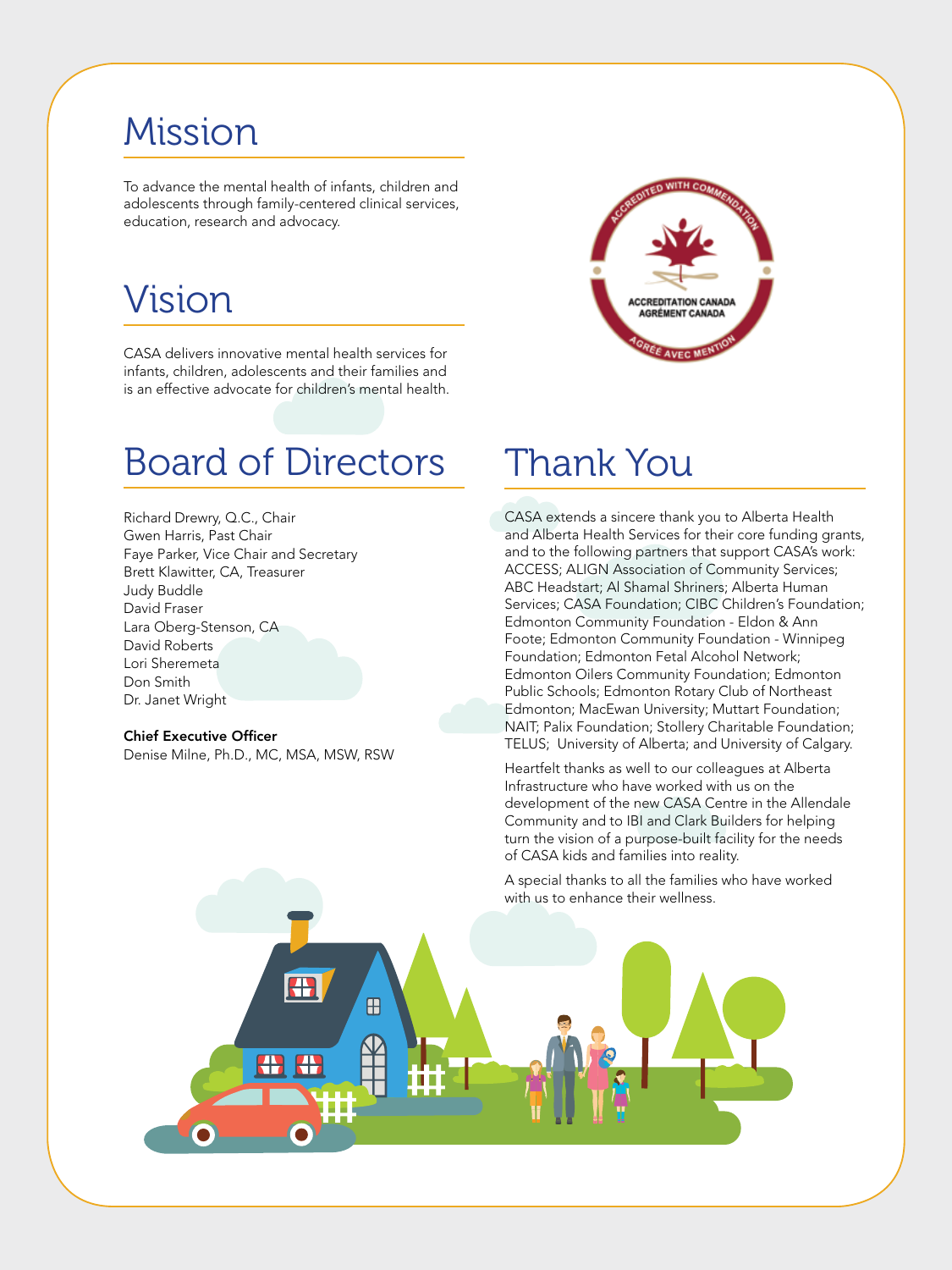## Statement of Operations year ended March 31, 2016

|                                                | 2016        | 2015        |
|------------------------------------------------|-------------|-------------|
| <b>Revenues</b>                                |             |             |
| Alberta Health Services grants                 | \$5,778,263 | \$5,798,629 |
| Alberta Government grants                      | 5,389,501   | 5,715,587   |
| Contributed facilities                         | 765,774     | 783,667     |
| <b>CASA Foundation grants</b>                  | 675,460     | 406,555     |
| Other foundations and community support        | 317,934     | 156,989     |
| Amortization of deferred capital contributions | 189,934     | 153,839     |
| Interest income                                | 58,576      | 60,216      |
| Casinos                                        | 38,413      | 35,652      |
| Donations to CASA*                             | 12,737      | 52,601      |
|                                                | 13,226,592  | 13,163,735  |
| <b>Expenses</b>                                |             |             |
| Salaries and employee benefits                 | 10,238,789  | 10,261,229  |
| <b>Facility leases</b>                         | 1,451,614   | 1,199,687   |
| Client related costs                           | 518,926     | 512,759     |
| General and administrative                     | 498,183     | 451,950     |
| Amortization of capital assets                 | 272,917     | 233,092     |
| Facility operations                            | 128,342     | 227,149     |
| Professional fees                              | 61,516      | 79,658      |
| Board expenses                                 | 18,870      | 15,429      |
| Loss on disposal of capital assets             |             | 27,500      |
|                                                | 13,189,157  | 13,008,453  |
| Excess of revenues over expenses               | 37,435      | 155,282     |

*Audited by Ernst & Young LLP For full financial report, please visit CASAservices.org*

*\*Donations on back page include all donations to both CASA and CASA Foundation*